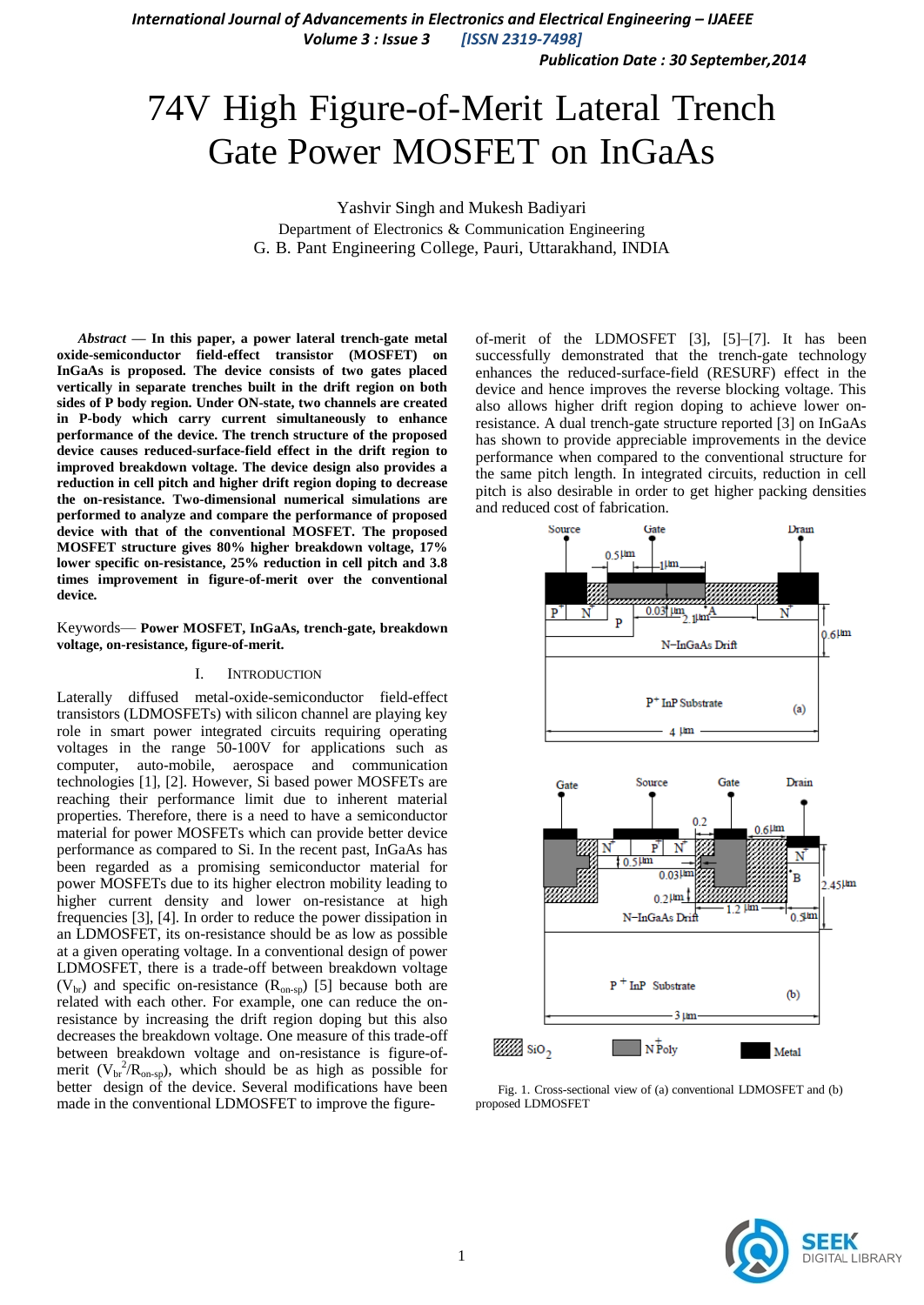# *International Journal of Advancements in Electronics and Electrical Engineering – IJAEEE Volume 3 : Issue 3 [ISSN 2319-7498]*

Therefore, motive of this work is to propose a power InGaAs channel power LDMOSFET structure which gives significant improvement in on-resistance, breakdown voltage, figure-of-merit and cell pitch as compared to the conventional device. The performance of proposed device along with conventional LDMOSFET is evaluated using two-dimensional simulation in device simulator, ATLAS [8].

#### II. DEVICE STRUCTURE

The conventional power LDMOSFET on InGaAs is shown to have better performance over silicon counterpart as reported in [9]. The cross-sectional view of the conventional LDMOSFET and the proposed device is given in Fig. 1. Both the structures are having an n-type InGaAs drift region over the p-type InP substrate.  $N^{+}$  polysilicon is used as gate material in both the devices. The conventional device has a gate length of 0.5µm with a field plate over the drift region to shift the peak electric field from the pn junction to end of the field plate and hence improving breakdown voltage. However, the electric field still peaks on the InGaAs surface. In the conventional device, the cell pitch is taken as 4µm which is optimized to get maximum breakdown voltage at a drift region doping of  $2\times10^{16}$  cm<sup>-3</sup>. Other structural parameters used in simulations are also shown in Fig. 1(a). When a positive gate voltage greater than the threshold voltage is applied at the gate electrode, a channel is created under the gate in P-body region resulting current flow from drain to source for positive drain voltages. In case of proposed device, source contact is taken on the top of P-body region and drain contact is placed at left side top of the drift region as shown in Fig. 1(b). On both sides of the P-body region, two gates are placed vertically in the trenches. When a positive gate voltage is applied at both the gates, two parallel channels are created in the P body region and current flows from drain to source in the bulk of drift region. It may be noted that keeping the gate length same as that of conventional device, the cell pitch of proposed device is 3µm even at a higher drift region doping of  $4 \times 10^{16}$  cm<sup>-3</sup>. This gives a reduction of 25% in cell pitch of the proposed device as compared to conventional device. The parallel conduction of two channels, increased drift region doping and reduced cell pitch leads to lower on-resistance of the proposed structure. Further, the trench structure enhances the RESURF effect in the drift region i.e. peak electric field in the proposed device decreases which results higher breakdown voltage. The other dimensions of proposed structure are given in Fig. 1(b) which also affect the breakdown voltage of the device.

#### III. SIMULATION RESULTS

The structures of conventional and proposed devices as discussed in previous section were implemented in the device simulator (ATLAS). Two-dimensional numerical simulations were performed by choosing suitable models for Shockley Read-Hall, concentration-dependent mobility, electric-field dependent mobility, and impact ionization. The simulated breakdown and on-resistance characteristics of both devices are obtained and compared with each other as discussed below.



*Publication Date : 30 September,2014*

Fig. 2. Off-state breakdown characteristics of the proposed and conventional LDMOSFETs.

#### *A. Breakdown Voltage*

Fig. 2 shows the simulated breakdown characteristics of proposed device as compared with that of conventional LDMOSFET under off-state when gate voltage is not applied. As drain to source voltage is increased, the electric field inside the drift region increases and when it becomes equal to the critical electric field of InGaAs, the breakdown of the device occurs. In case of conventional structure, the peak electric field occurs at the end of field plate causing breakdown of device at this point. The simulated breakdown voltage of conventional LDMOSFET is found to be 41V at a drift region doping of  $2\times10^{16}$  cm<sup>-3</sup>. On the other hand, the breakdown voltage of proposed device is obtained as 74V even at a higher drift region doping of  $4\times10^{16}$ cm<sup>-3</sup>. This shows an improvement of 80% in breakdown voltage of the proposed device over the conventional one. The reason for large improvement in breakdown voltage is reduction in peak electric field in the drift region of proposed structure due to RESURF effect caused by the trench structure.

Fig. 3 shows two dimensional distribution of electric field in the drift region of conventional and proposed devices at drain to source voltage  $(V_{DS})$  of 25V. It can be seen that for conventional device, the peak electric field occurs at InGaAs surface in the drift region at the end of gate field-plate (point ‗A'). Whereas in case of proposed device, a reduced electric field is shifted to the bulk of InGaAs (point 'B'). This indicates that the electric field in the conventional device is higher as compared to proposed LDMOSFET and hence breakdown of conventional structure will occur at lower voltage than that of proposed device. Fig. 4 shows two-dimensional electric contours at off-state breakdown characteristics of the proposed and conventional LDMOSFETs. It is found that the peak electric field at breakdown is same in both the devices.

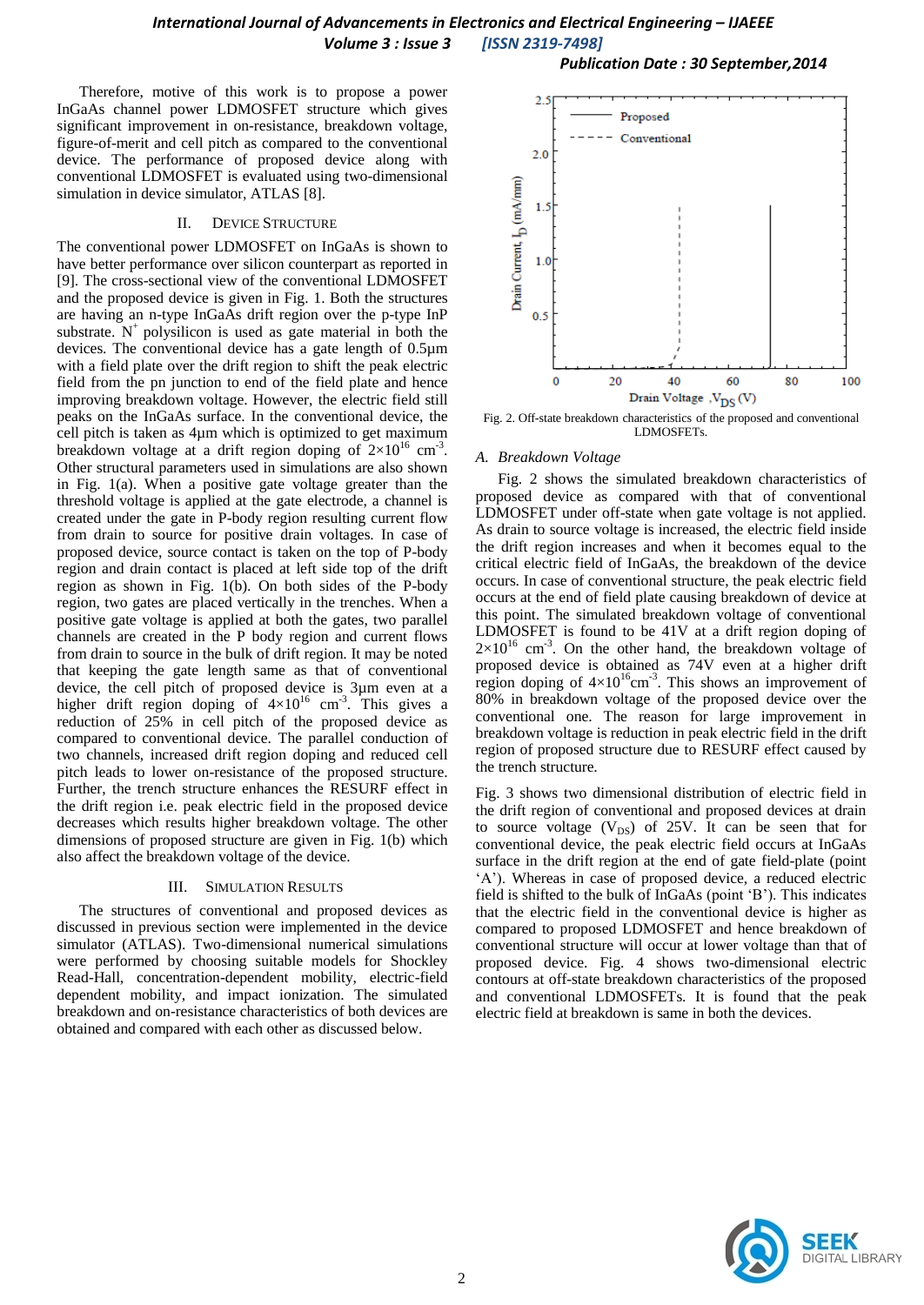# *International Journal of Advancements in Electronics and Electrical Engineering – IJAEEE Volume 3 : Issue 3 [ISSN 2319-7498]*

*Publication Date : 30 September,2014*



Fig. 3. Two-dimensional electric field contours in the drift region at  $V_{DS}=25V$ of conventional and proposed LDMOSFETs.

#### *B. ON-Resistance*

The power dissipation of the power LDMOSFET under onstate condition is determined by the on-resistance of the device. The on-resistance of the device is a series combination of drift region resistance, channel resistance and contact resistances of drain and source. The total on-resistance of a power LDMOSFET can be obtained as ratio of drain voltage to drain current when device is biased in the linear region for low drain voltages and high gate bias so that the channel is completely formed. The simulated drain characteristics of the conventional and proposed device in the linear region at gate bias of 10V are shown in Fig. 5. The specific on-resistance of the conventional and proposed LDMOSFETs is found to be 44 and 53 m $\Omega$ .mm<sup>2</sup>, respectively. In other words, specific onresistance of the proposed structure is 17% lower than that of conventional device. This reduction in specific on-resistance is due to reduced cell pitch, higher drift region doping, and presence of two conducting channels in the proposed device.



Fig. 4. Two-dimensional electric field contours in the drift region at breakdown of conventional and proposed LDMOSFETs.



Fig. 5. Drain characteristics of the conventional and proposed LDMOSFETs in linear region.